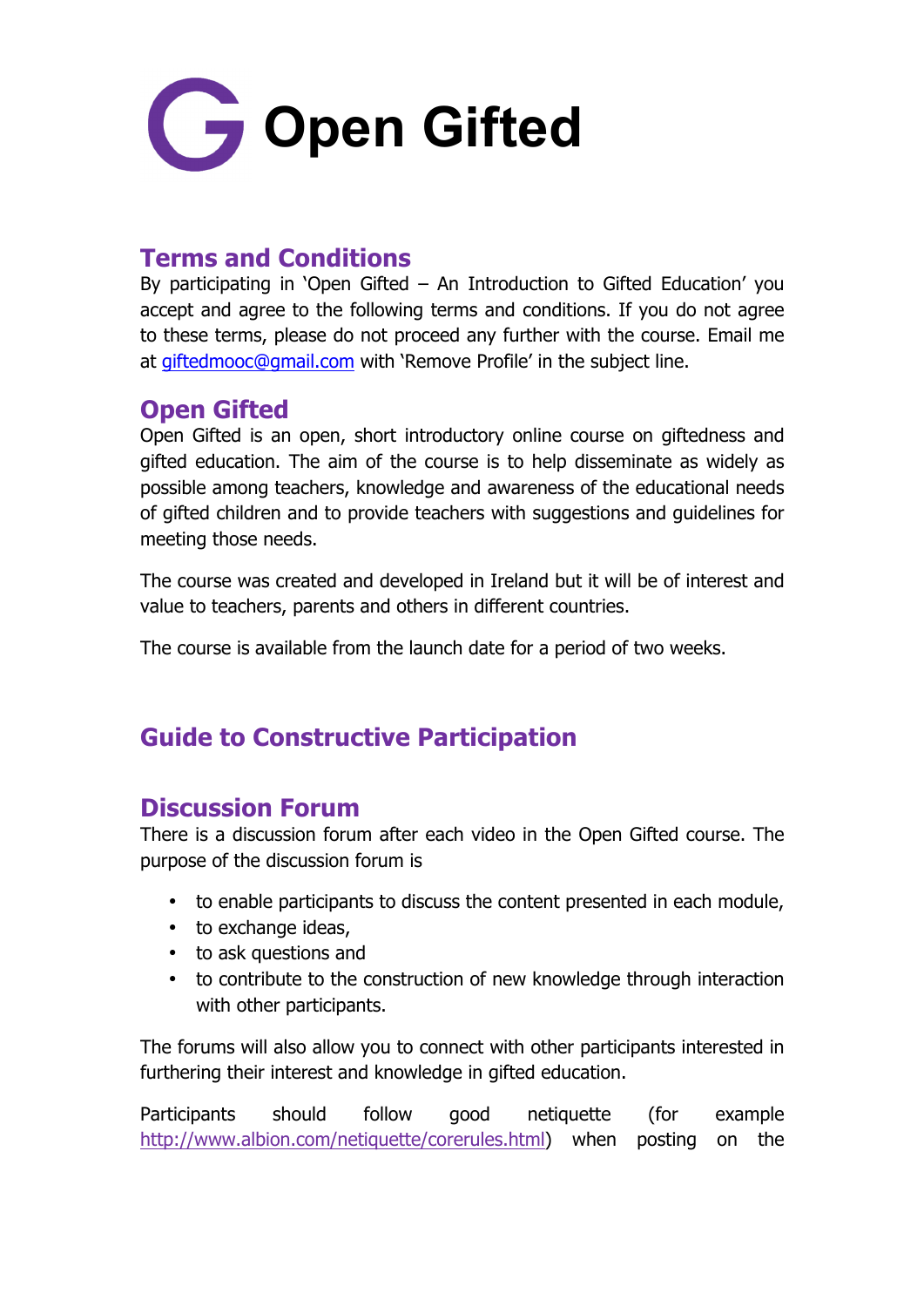forums. Below are some additional conditions to enable you and others to make the most of the opportunity to interact.

#### **Relevance**

In any discussion, there is inevitably some wandering off topic. As far as possible, try to keep your posts relevant to the discussion title at the top of each thread. If you wish to raise a new topic to discuss, create a new thread using the 'add a new discussion topic' button.

Please remember that the use of CAPITALS beyond normal grammatical rules is shouting! Please don't shout!

### **Learning**

We are all learners here. Please post constructively. It is OK to disagree with another participant's posts. This is all part of the nature of discussion. Participants are under no obligation to accept your point of view; it is enough to state your case once and clarify your posts but you do not need to assert the same point *ad infinitum* until everyone agrees with you.

Please feel free to acknowledge the views of other participants and even say where they have given you something to think about.

# **Advertising**

Please feel free to share ideas and resources you have found useful, even If they are your own. However, please do not use the forums to advertise your product or services. Trader's Puff will be deleted.

Please do not share photographs, graphics, resources etc. that are protected by copyright, privacy rights or protected by any other applicable law.

# **Responsible Participation**

You are responsible for the posts you submit to the forums. Please post responsibly. If you are offended by a particular post, please do not respond in kind. Instead, email **giftedmooc@gmail.com** with 'Reporting Post' in the subject line, stating clearly the relevant post and your issue with it. I will endeavour to resolve your issue.

Some participants may post links to external websites. I am not responsible for the nature and content of these websites.

You are advised to ensure you have installed and use an up-to-date anti-virus application in order to protect your computer. I am not responsible for any loss suffered as a result of accessing any resource presented on this course or discussion forums.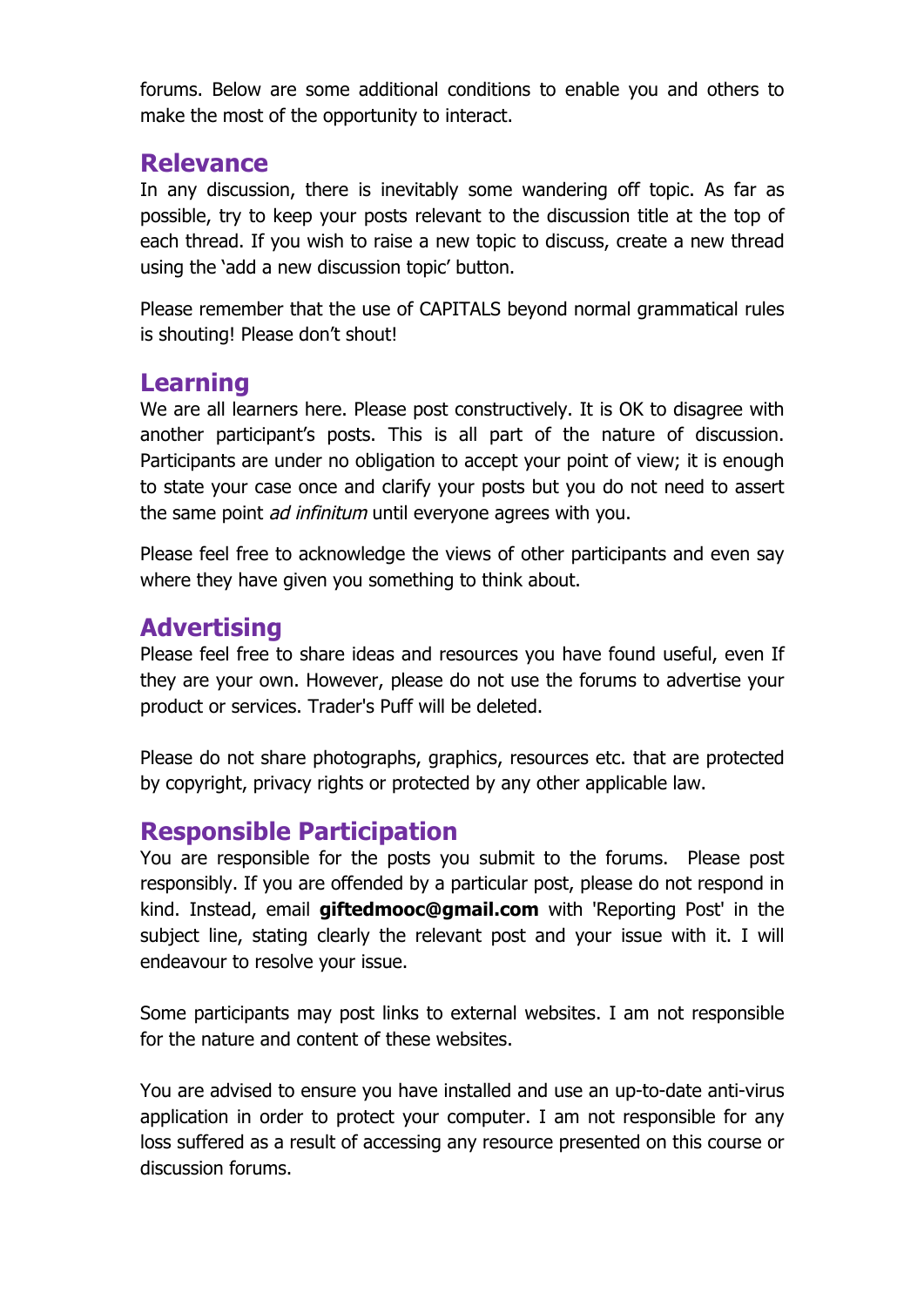I am not responsible for any actions you may take based on content, information or advice you receive as a result of participating on this course. You should use your own careful judgment when evaluating information presented on this course.

#### **Anonymity**

This course does **not** offer any guarantee of privacy. You are **not** anonymous while participating on this course. You register with an email address and once registered, your IP address is recorded by the Moodle platform. Participants cannot see your email address unless you specifically share it with them.

Please treat people with respect. Please do not post abusive messages or messages intended to hurt, embarrass or otherwise call into question the reputation of another participant.

If you are offended by a particular post, please do not respond on kind. Instead, email **giftedmooc@gmail.com** with 'Reporting Post' in the subject line.

### **Breach of this code**

I reserve the right to remove any post that is contrary to this code and the spirit of the course. I reserve the right to revoke access to the course where a participant has posted any material that is hurtful, offensive, illegal or otherwise objectionable. Correspondence will not be entered into.

The removal of a post or the revocation of access to the course should **not** be taken to mean the participant involved has breached the terms of this code. Participants may withdraw from the course for their own reasons and at any time.

#### **Research**

Open Gifted is the result of research I completed for an MSc in Education and Training Management (eLearning) in Dublin City University. It is intended to be a freely accessible course aimed at introducing teachers to the field of gifted education. It is aimed primarily at second level/high school teachers in Ireland. Other participants - whether primary/elementary school teachers or parents or other interested parties will find the course interesting and are free to access it.

Initially I am limiting access to 35 participants. It is intended in future to make the course more widely accessible.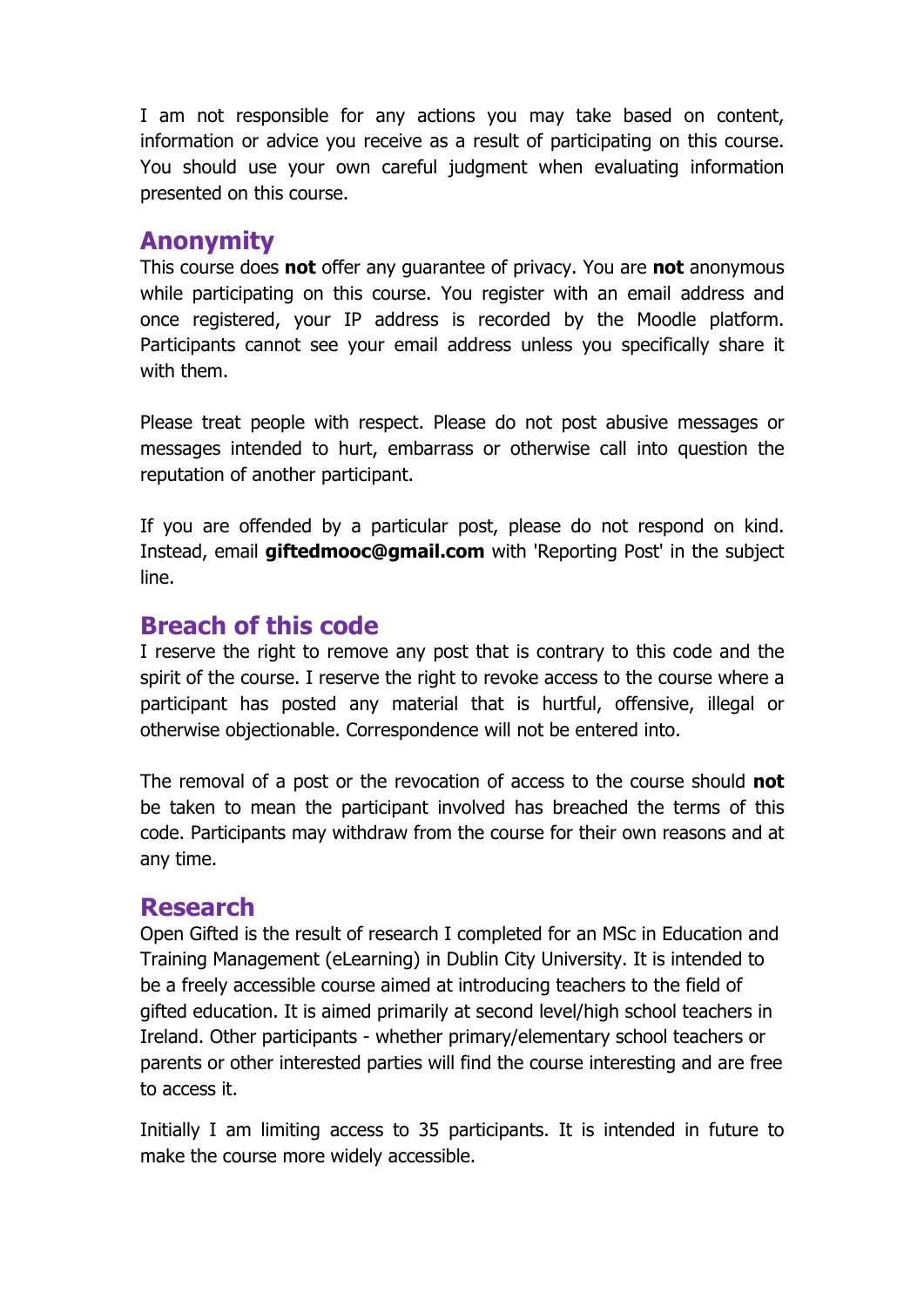By participating in this course, you agree that I may use your contributions to the course for research purposes. In such an event, all data will be anonymised and your personal data will remain confidential.

### **Course Completion Certificate**

I am happy to issue a course completion certificate free of charge on request. There is no fee charged for this certificate. The certificate will be in PDF format and will include an email address for verification.

To be eligible to receive a course completion certificate you must

- 1. Complete the pre-course assessment,
- 2. View the course videos and access the accompanying resources,
- 3. Post in each of the Discussion Forums,
- 4. Complete the post-course assessment, and
- 5. Complete the Course Feedback questionnaire at the end of the course.

Your participation is recorded in Moodle, the system used to deliver the course online. When you request a certificate, I check your participation in the course records. This allows me to stand over your participation and ensure your certificate has value. Certificates are not issued for partial completion of the course.

To request a certificate, please email me at giftedmooc@gmail.com with 'Certificate Request' in the subject field. There is a minimum wait period of 5 days.

#### **Peter Lydon**



I am a second level teacher with extensive experience and qualifications in a wide variety of education-related fields. You can find out more here.

I deliver presentations to schools and parent groups on gifted children. You can contact me at giftedmooc@gmail.com.

Please feel free to visit my websites,

• Gifted and Talented Ireland was developed to provide information to teachers with gifted children in their classes. You can access this site here.